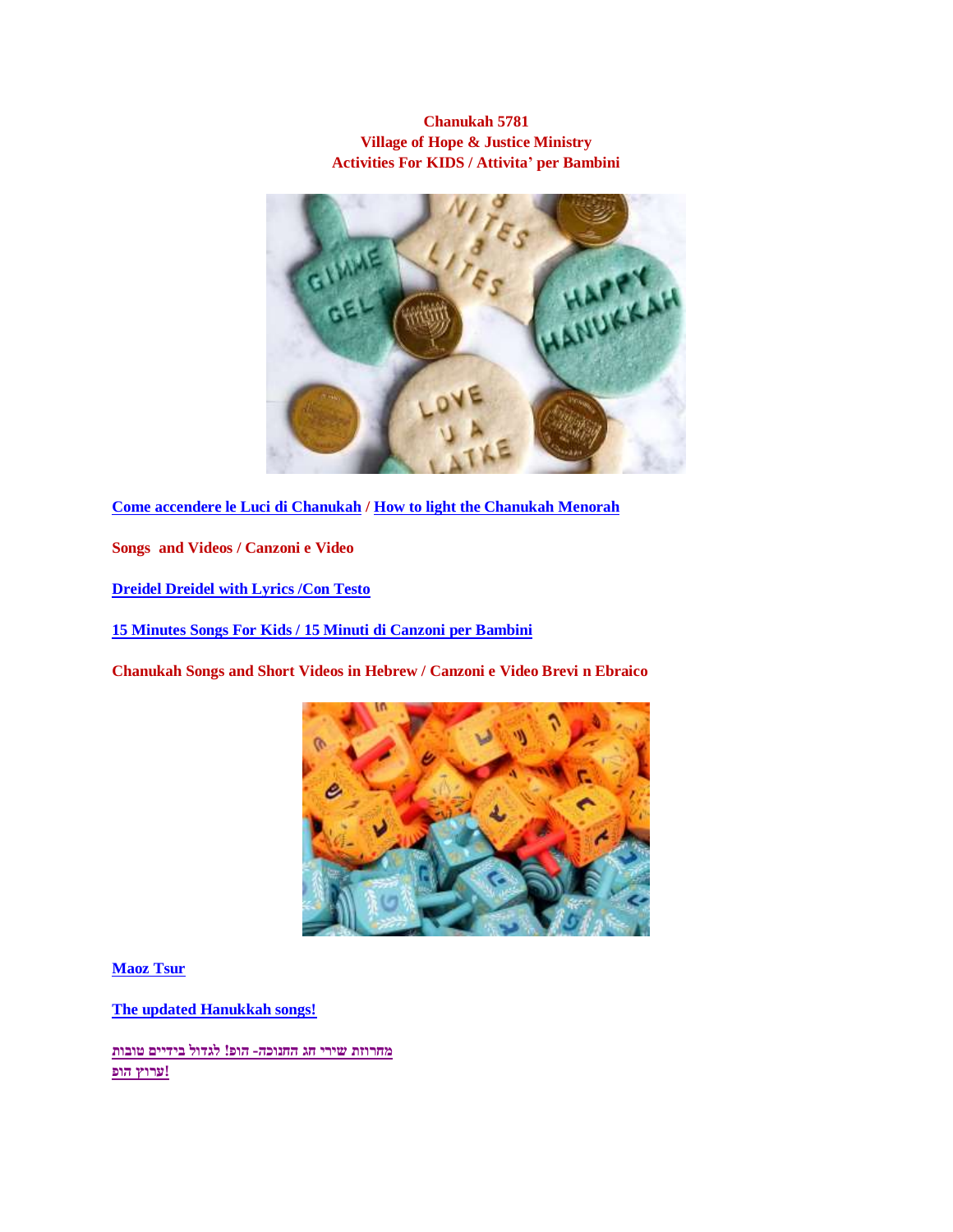**[מולי וצומי חוגגים את החגים -](https://www.youtubekids.com/watch?v=gKRQA7-n5pE&hl=it) ספיישל לחנוכה - ערוץ הופ! - לגדול בידיים טובות [!ערוץ הופ](https://www.youtubekids.com/watch?v=gKRQA7-n5pE&hl=it)**

**[מחרוזת שירי חג החנוכה-](https://www.youtubekids.com/watch?v=ZuOJT0bCGjM&hl=it) הופ! לגדול בידיים טובות [!ערוץ הופ](https://www.youtubekids.com/watch?v=ZuOJT0bCGjM&hl=it)**

**[מחרוזת שירי חנוכה לפעוטות וילדים](https://www.youtubekids.com/watch?v=BGQQ4S_OVNY&hl=it) [ערוץ בייבי](https://www.youtubekids.com/watch?v=BGQQ4S_OVNY&hl=it)**

**[Nati Hanukkah! חנוכה בגינתי של נתי -](https://www.youtubekids.com/watch?v=8aYC-021Cmk&hl=it) הפרק המלא [נתי הגעתי הופעתי -](https://www.youtubekids.com/watch?v=8aYC-021Cmk&hl=it) הערוץ הרשמי**

**!באנו חושך לגרש - [חנוכה שמח מערוץ הופ](https://www.youtubekids.com/watch?v=6vClC6bQG48&hl=it) [!ערוץ הופ](https://www.youtubekids.com/watch?v=6vClC6bQG48&hl=it)**

**[Hanukkah Oh Hanukkah Song for Kids | Chanukah Song | The Kiboomers](https://www.youtubekids.com/watch?v=2KKNnECMKbg&hl=it) The Kiboomers - [Kids Music Channel](https://www.youtubekids.com/watch?v=2KKNnECMKbg&hl=it)**

**[מחרוזת שירי חנוכה לילדים ברצף -](https://www.youtubekids.com/watch?v=0BdV9Kwc0FQ&hl=it) שירים ילדות ישראלית [ילדות ישראלית](https://www.youtubekids.com/watch?v=0BdV9Kwc0FQ&hl=it)**

**[The Chanukah Shaboom! Special -](https://www.youtubekids.com/watch?v=lvUmL5TOP74&hl=it) Great Miracles [Shaboom!](https://www.youtubekids.com/watch?v=lvUmL5TOP74&hl=it)**

**[שירי חנוכה עם רינת גבאי -](https://www.youtubekids.com/watch?v=t2b57bZcekU&hl=it) 25 דקות ברצף [ערוץ בייבי](https://www.youtubekids.com/watch?v=t2b57bZcekU&hl=it)**

**[15 Mins Hanukkah Songs for Children | Chanukah | The Kiboomers](https://www.youtubekids.com/watch?v=b-_N1qXozkQ&hl=it) The Kiboomers - [Kids Music Channel](https://www.youtubekids.com/watch?v=b-_N1qXozkQ&hl=it)**

**לכבוד החנוכה - שיר לילדים - [שירי חנוכה ב ילדות ישראלית](https://www.youtubekids.com/watch?v=liAmCVeNvZE&hl=it) [ילדות ישראלית](https://www.youtubekids.com/watch?v=liAmCVeNvZE&hl=it)**

**[Toys / Giochi](https://themenschonabench.com/)**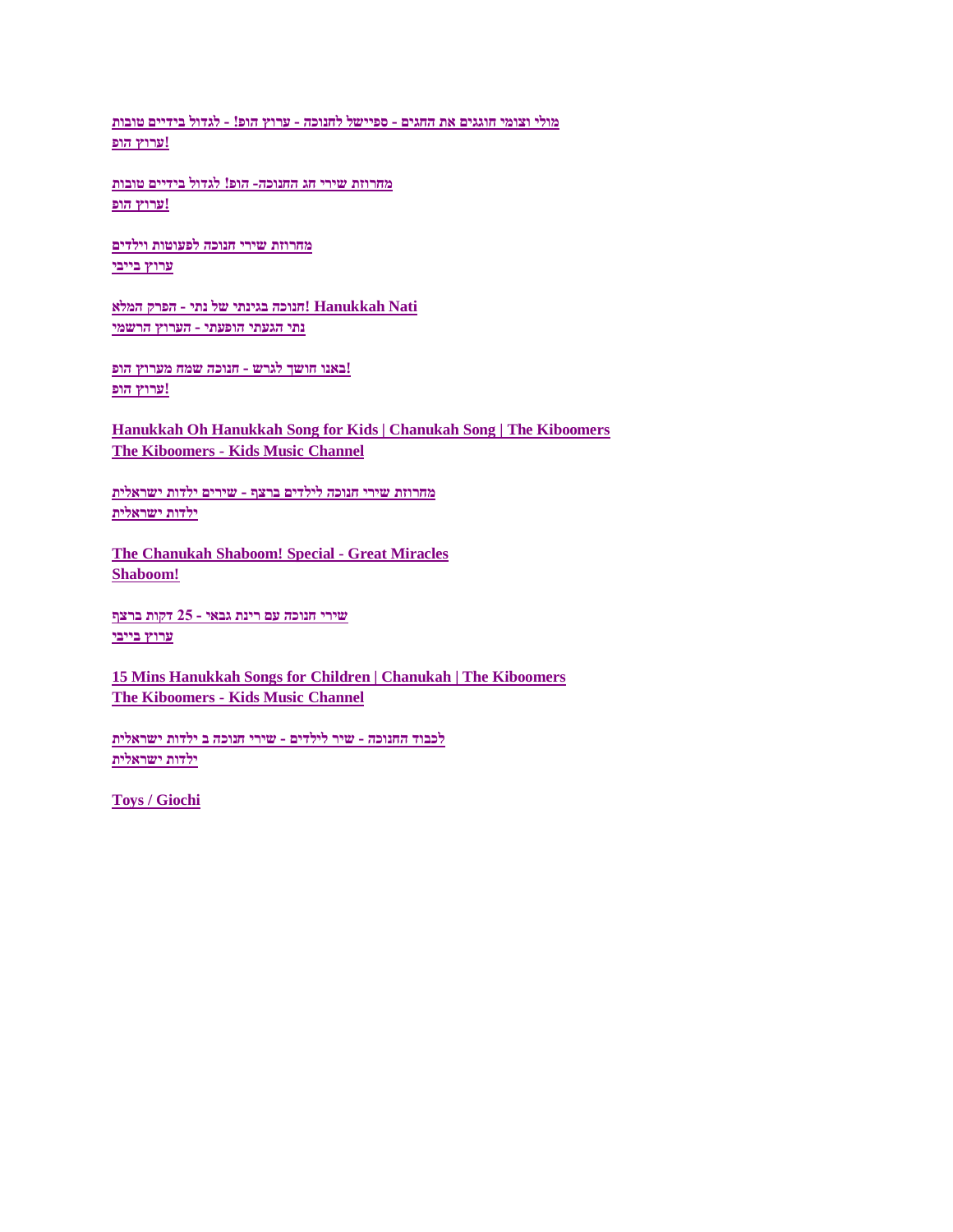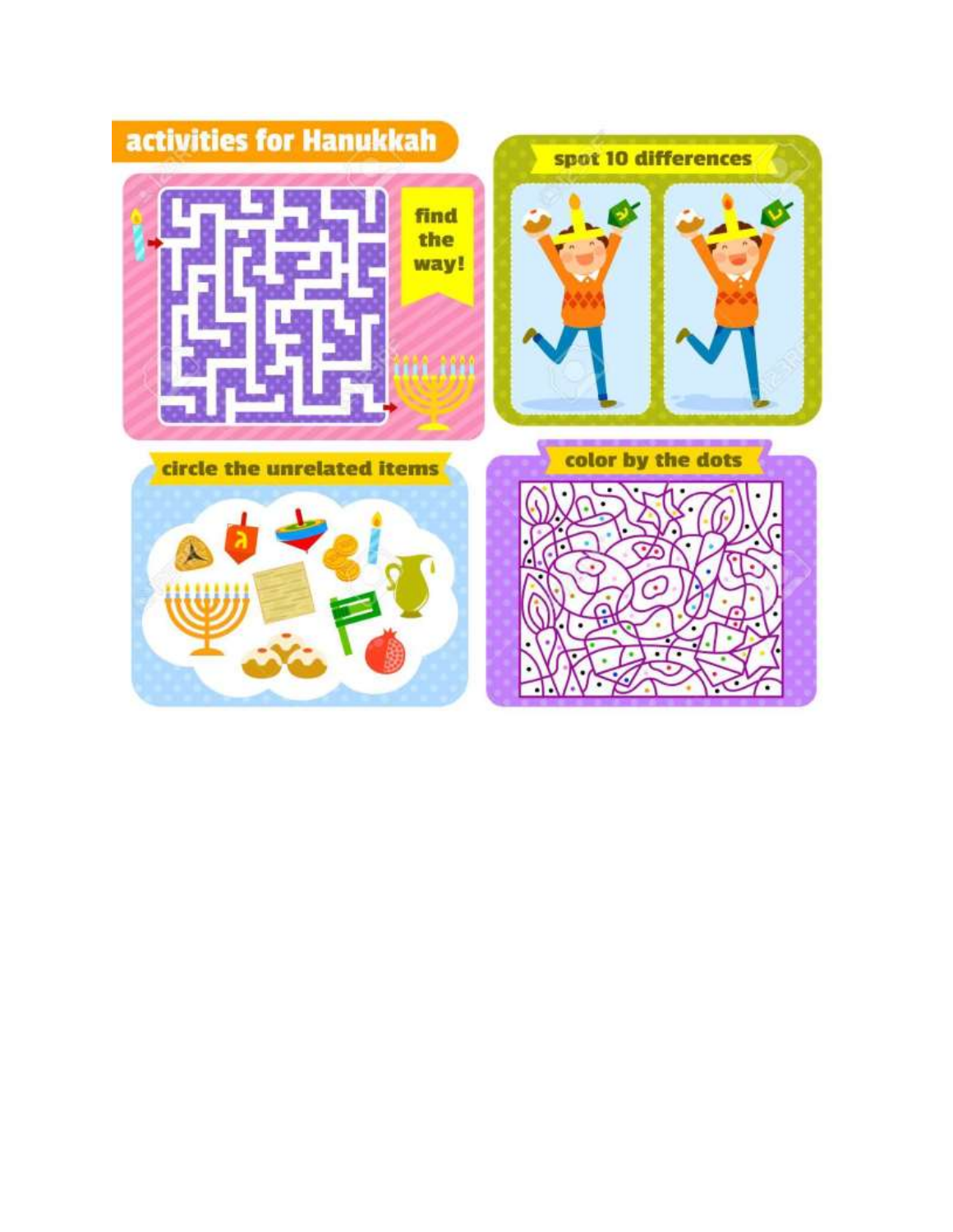

חג החנוכה, כסלו



"צָריך שֶכּל איש יֵדְע ויָבִין, שֶבְּתוּך תוֹכוֹ דולַק נֵר, ואין גֵרו שֶׁלוּ כְּגֵר חֲבֵרוֹ, ואין איש שָאין לוֹ נֵר. וצריך שֶכּל איש ידע ויבין, שֶׁעֲלָיו לַעֲמוֹל וּלְנֶלוֹת את אור הנר ברַבִּים, ולהדליקוֹ לאָבוּקָה גְדוֹלה ולְהָאִיר את הַעוֹלם כּוּלוֹ." (הרב קוק)



JINJO 1710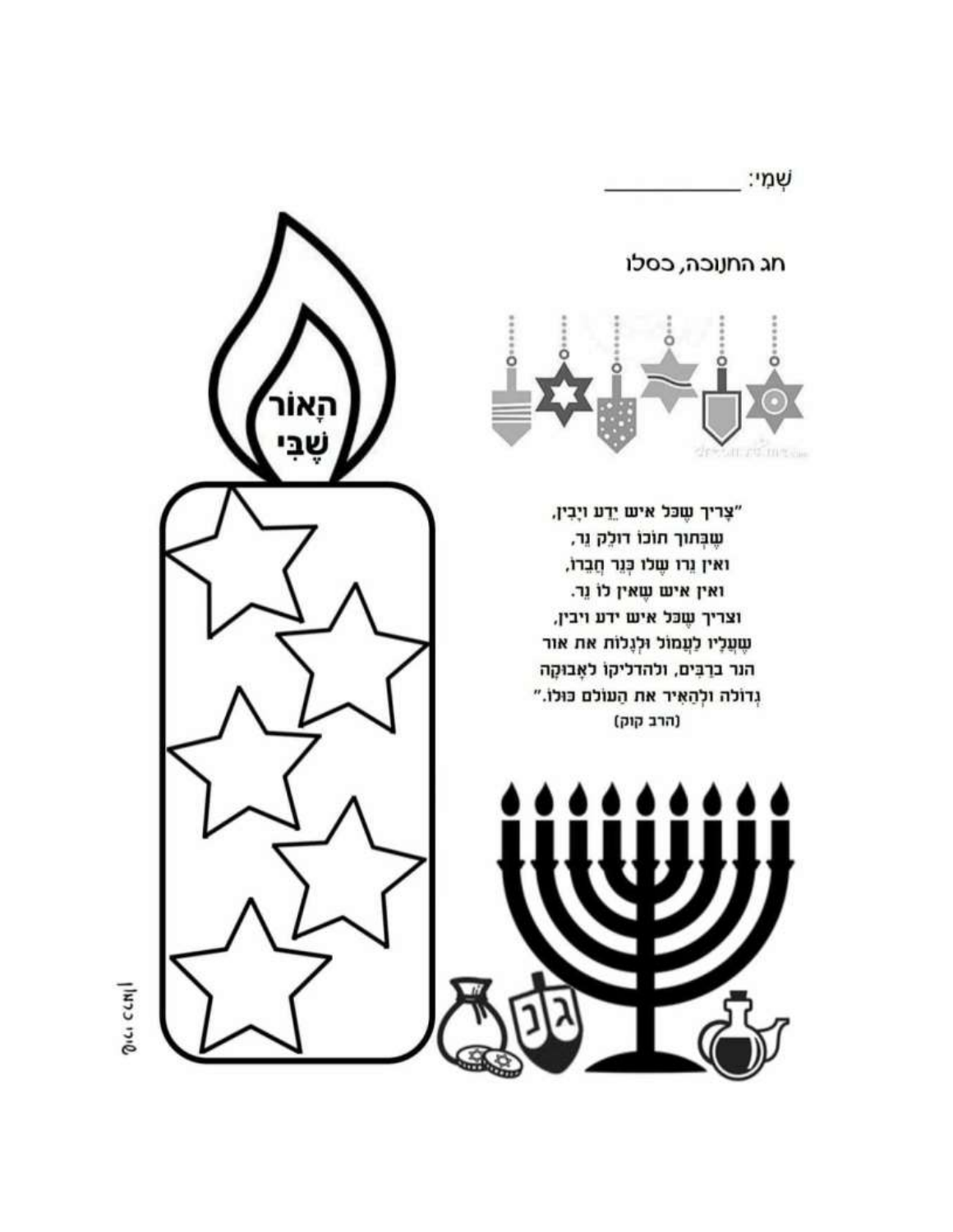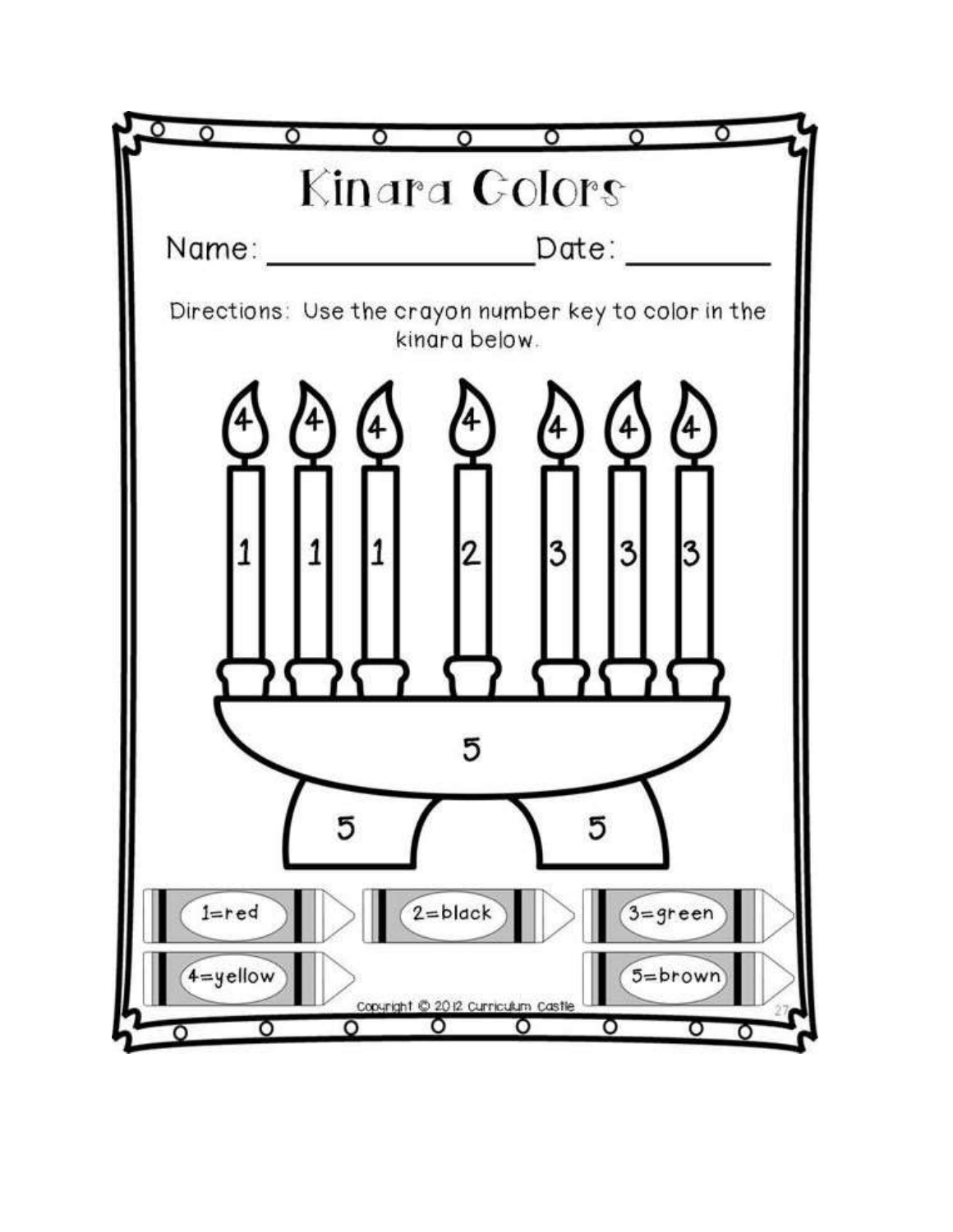

**[Suggested Videos / Video Consigliati](https://www.youtubekids.com/search?q=CHANUKAH&hl=it)**

**Learn [/ Impara](https://www.youtubekids.com/search?q=chanukah&hl=it)**

**[Explore / Esplora](https://www.youtubekids.com/search?q=chanukah&hl=it)**

**[Programmi](https://www.youtubekids.com/search?q=chanukah&hl=it)**

**[Activities For Kids / Attivita'](https://www.care.com/c/stories/3633/101-hanukkah-activities-for-kids/) per Bambini**

**[Film](https://www.raiplay.it/programmi/hanukkah-lafestadelleluci) (in Italiano)**

**[The little Torah](https://www.facebook.com/watch/live/?v=480716752911403&ref=watch_permalink)**